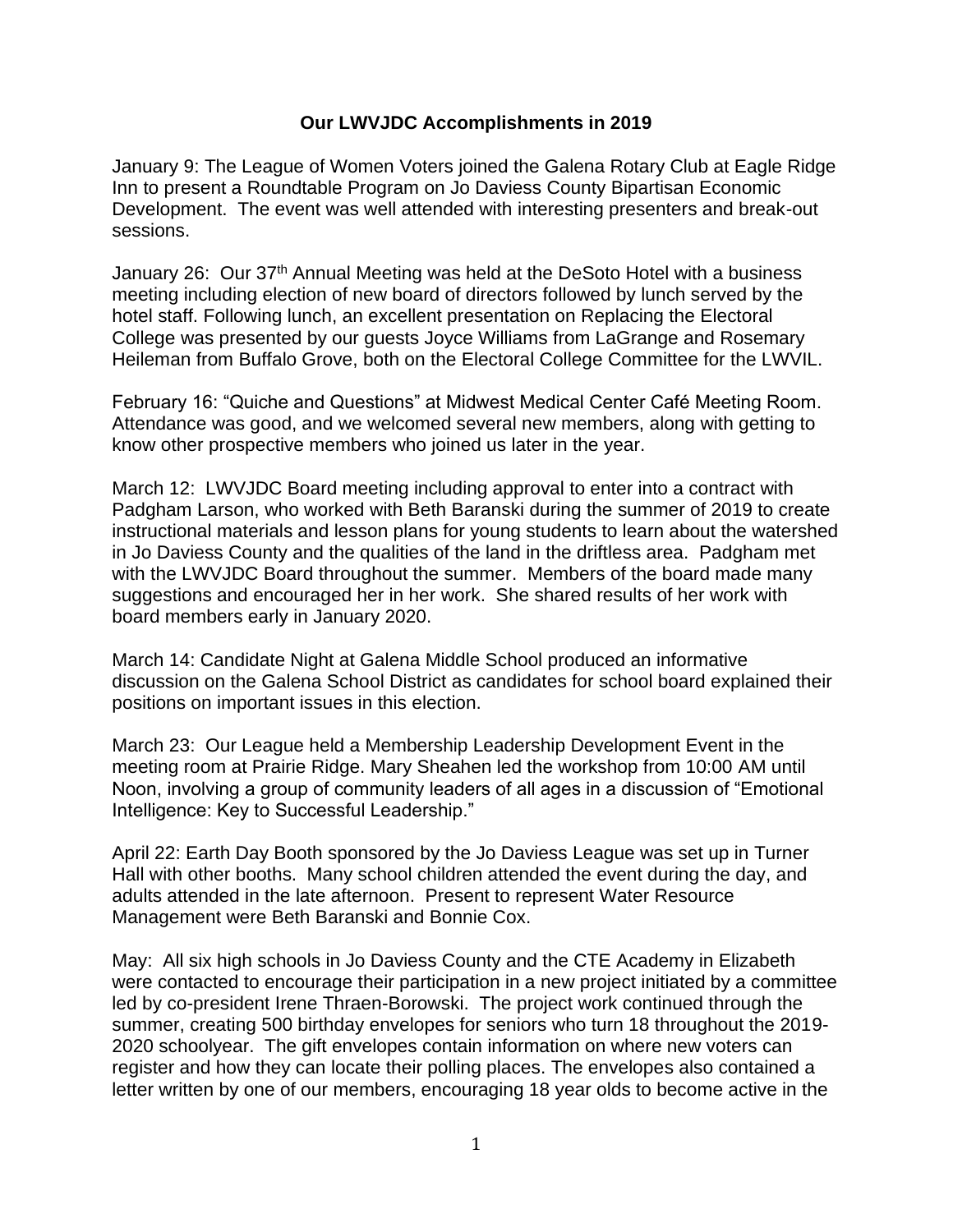political process and have their voices heard. Each birthday gift included a uniquely designed pencil, symbolizing the values of the League of Women Voters.

June 7-9: The League of Women Voters of Illinois held their 59<sup>th</sup> Biennium Convention in Champaign, Illinois, to conduct business of the LWVIL and to network with others who work on LWV issues throughout our state. Members Irene Thraen-Borowski and Beth Baranski were our representatives at the convention. Beth Baranski was surprised at the Awards Ceremony to be the recipient of the Inspired Leadership Award. The LWVJDC nominated Beth for the award, and Irene introduced Beth at the convention with a speech about Beth's many accomplishments. Beth also gave a speech in response to receiving the award. We are so proud of both of our delegates to this important convention.

July8: The LWVJDC welcomed our members and friends from the community to an informational meeting on Abolishing the Electoral College. A presentation was given to an audience of 50 people at the Galena Middle School Commons, moderated by Bonnie and John Cox. The evening included the sharing of divergent opinions from members in the audience and, overall, an intelligent discussion of the issue.

August 28: LWVJDC partnered with the Galena Historical Museum to celebrate the opening of the exhibit "The Fight for Suffrage" in the Alice B. Toebaas Memorial Room. Over 50 people viewed the new exhibit and shared wine and appetizers. Bonnie Cox gave a short speech on the founding of the League of Women Voters. She recommended the book *The Women's Hour* by Elaine Weiss.

September 5: In the United States House of Representatives, the Honorable Cheri Bustos recognized the LWVJDC for winning the Water Quality Challenge put on by the United States Environmental Protection Agency. In her speech she said, "It is because of community leaders such as the League of Women Voters of Illinois that I am especially proud to serve the Illinois' 17<sup>th</sup> Congressional District."

September 18-21: The LWVJDC held a Fall Garage Sale at the Turney House on Highway 20 in Galena. Under the leadership of John and Bonnie Cox, many of our members donated items, helped to organize and sell the items, enjoyed seeing old friends and meeting new friends, and cleaned up when it was all over. The total profit from this year's garage sale was \$1500.00. We are planning another garage sale in the spring of 2020.

September 24: National Voter Registration Day was celebrated by delivering our "Welcome to 18" birthday gift packets to all six JDC High Schools, West Carroll High School in Carroll County, and to the CTE Academy near Elizabeth.

October 12-13: We sponsored a Fudge Booth at Galena Country Fair, and many of our League members participated in making and selling the fudge. We enjoyed our time together. We had good, cool weather for the Country Fair this year, and with remarkable sales techniques, we realized a gross profit (before expenses) of \$1,432.50.